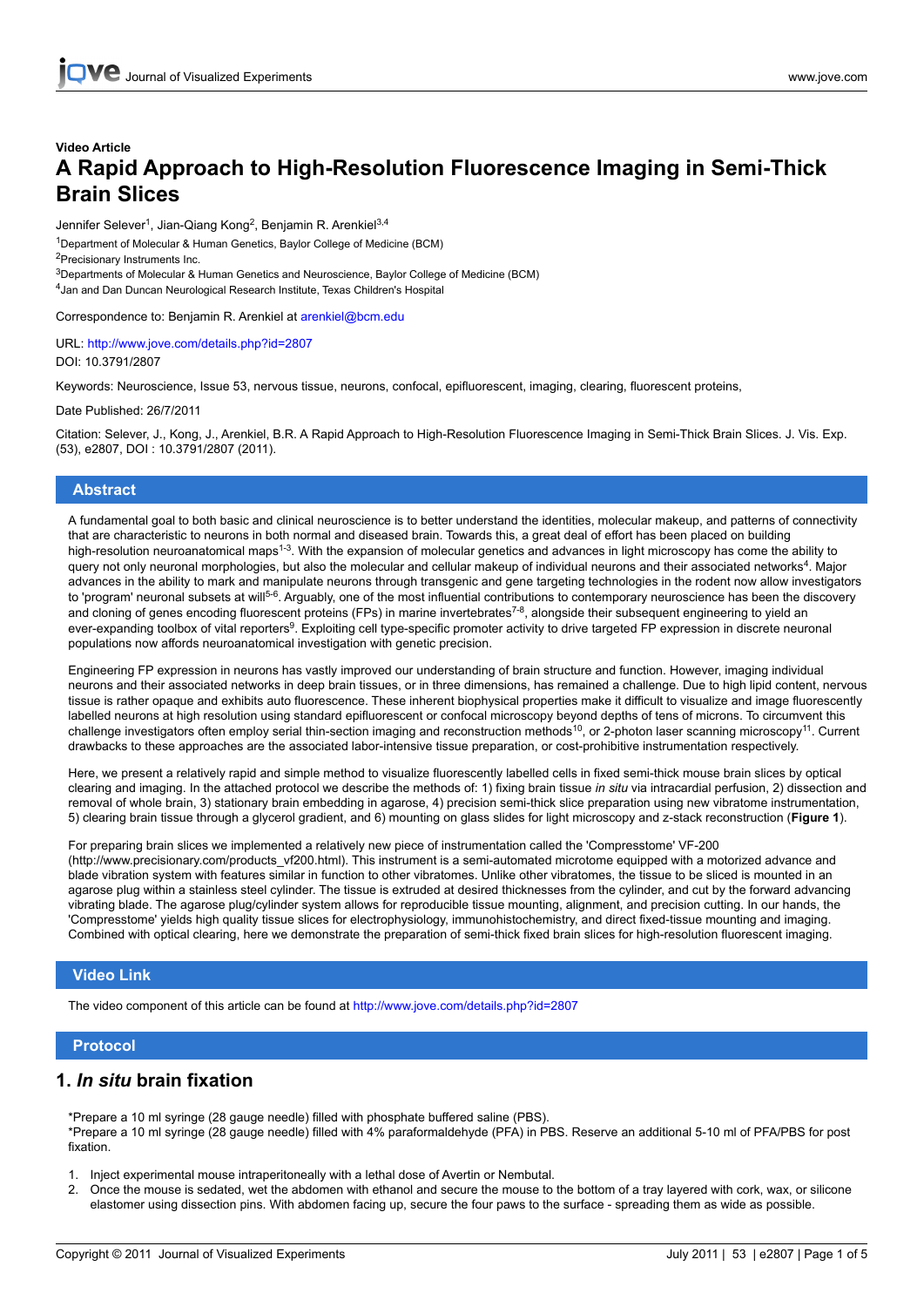

- [3. Grab](http://www.jove.com) the skin with forceps at the level of the sternum, and cut crosswise to expose the liver. Cut laterally and then up through the ribs and diaphragm. Remove the rib tissue flap and continue cutting until the heart is accessible.
- 4. Pierce or snip the right atrium to drain circulated blood.
- Flush residual blood from circulatory system by perfusion of PBS through left ventricle.
- 6. Accessing the same needle hole, fix whole mouse by subsequent perfusion of PBS/PFA through left ventricle.

## **2. Dissection and brain extraction**

- 1. Remove the skin from head, neck, and cranium by cutting around ear canal and eye orbits, followed by pulling skin anteriorly to expose the cranium.
	- \*See Figure 2 for an illustration of steps 2.2) to 2.5)
- 2. Using a bone scissors, cut crosswise from eye the socket through the nasal turbinate bones. Do this for each side. The crosscut should be anterior to the eyes and olfactory bulbs.
- 3. Cut lengthwise from each ear canal to eye socket.
- Using a small dissection scissors, cut the occipital bone plate overlying the cerebellum from one ear canal to the other.
- 5. With the same dissection scissors, cut anteriorly along the midline to the level of the olfactory bulbs.
- 6. Using forceps, remove each bone plate from the brain, taking care to remove any connective tissue so that the brain remains intact when lifting off the bone.
- 7. Snip optic and cranial nerves, cut the top cervical vertebrae, and remove the brain into fixative.
- 8. Post-fix for 1-2 hrs at 4° C. Wash 3 times 15 min each in PBS.

## **3. Agarose embedding**

- 1. Melt 2% high-strength, low-gel point agarose type I-B (Sigma catalog number: A0576) in PBS saline with microwave oven.
- 2. Transfer molten agarose to a test tube. Place test tube in a warm incubator or water bath (40°-41° C) until temperature equilibration.
- 3. Glue fixed brain tissue onto the plunger of the specimen syringe with cyanoacrylate glue (**Figure 3A**). Brush a thin layer of saturated sucrose-PBS solution on the surface of the brain tissue to facilitate the later release of the agarose ring from the brain slices.
- 4. Draw down the plunger with brain tissue into the plunger housing (**Figure 3B**).
- 5. Pipette or pour warm agarose into the plunger housing, covering the brain tissue. Avoid trapping air bubbles into the agarose. Air bubbles in the agarose will compromise the slice quality.
- 6. Clamp the specimen syringe with a cold (0° to -25° C) chilling block for 1 minute to set the agarose (**Figure 3C**).

## **4. Sectioning brain slice with the Compresstome**

- 1. Assemble the specimen syringe containing the brain tissue into the Compresstome (**Figure 3D**).
- 2. Align the edge of the razor blade closely with the outlet of the specimen syringe (**Figure 3E**).
- 3. Fill up the buffer tank with PBS solution.
- 4. Rotate the micrometer one slice thickness forward to extrude the agarose-brain tissue block out of the specimen syringe.
- 5. Press the "start" button on the control unit of the Compresstome to initiate the sectioning process.
- 6. Repeat steps 4.4) to 4.5) until desired slices are obtained at determine thickness.
- 7. Harvest brain slices with brush or pipette to vials or staining wells filled with PBS (**Figure 3F**).

# **5. Optical Clearing**

- 1. Prepare a 75% vol:vol solution of glycerol:PBS.
- 2. Pour (or pipette) off half the volume of PBS wash from the collected brain slices.
- 3. Add back the volume removed with glycerol/PBS.
- 4. Allow to equilibrate with gentle mixing at 4° C until the slices sink.
- 5. Repeat steps 6.2) to 6.4) until a final glycerol concentration reaches 75%.
- 6. Replace solution with 90% glycerol in PBS and allow to equilibrate. *\*Note: Take care not to introduce air bubbles while adding glycerol solutions. Pour solutions slowly and mix gently, since air bubbles will interfere with uniform equilibration and will be carried over to slide mounting.*

# **6. Slice mounting for imaging**

- 1. Cut double-sided seal adhesive (SA-S-1L, Grace Bio-Labs) into an open rectangle to fit the viewable area of a micro slide (Superfrost Plus, 25 X 75 X 1 mm, cat. # 48311-703, VWR) with sides 2-3 mm wide.
- 2. Place brain slices inside the center of the adhesive tape rectangle using a pipette or paintbrush. Remove excess glycerol with gentle aspiration.
- 3. Arrange brain slices on slide in desired order with a paintbrush.
- 4. Gently lower cover glass (24 X 60 mm, cat. # 48383-139, VWR) onto the adhesive tape, taking care not to introduce air bubbles. Gently apply pressure onto cover glass to ensure contact with adhesive tape.
- 5. Aspirate excess glycerol from edges between slide and coverglass.
- 6. Seal slide and coverslip using clear nail polish.
- 7. Allow to dry before imaging, or store long-term in slide boxes at 4° C.

## **7. Representative Results:**

Processing, imaging, and analyzing fluorescently labeled brain tissue have become indispensible to the study of neurobiology. Many of these investigations require sophisticated genetic manipulations to obtain reporter expression in targeted neuronal subsets, followed by both low- and high-resolution image analyses. Often experimental and technical limitations make it impossible to obtain these types of data from the same animal, or in a rapid manner. Preparation of optically-cleared, semi-thick brain sections for fluorescent imaging aids in this challenge. An example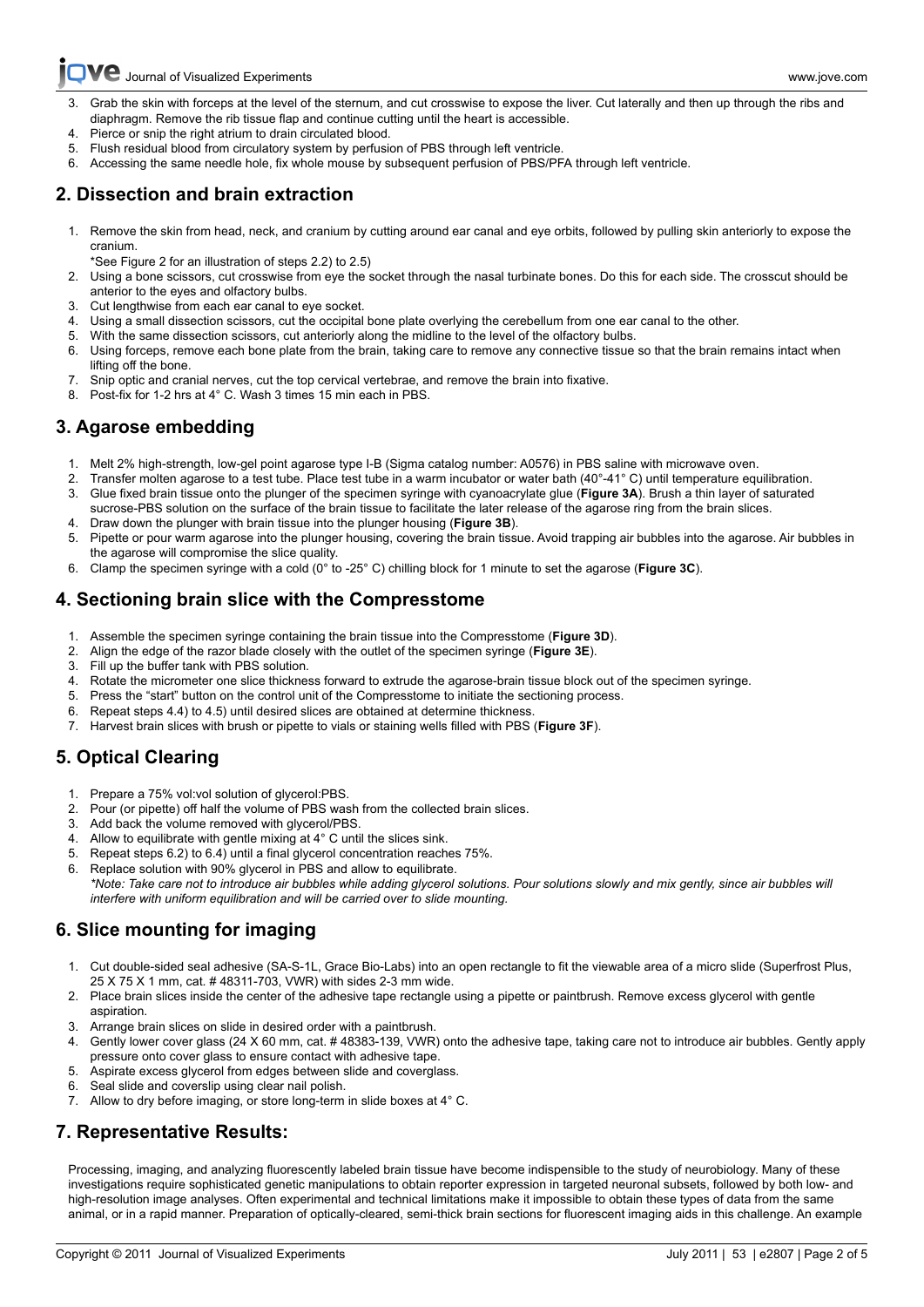[Journal of Visualized Experiments www.jove.com](http://www.jove.com)

[of an intac](http://www.jove.com)t thick brain slice labeled with a genetically modified rabies virus engineered to express EGFP, and imaged using epifluorescent and confocal microscopy is shown in **Figure 4** and **Figure 5** respectively. For epifluorescent imaging we used a Leica M205 FA, and for confocal image acquisition we used a Zeiss LSM 510. Due to the relative simplicity of the attached protocol, this method is capable of yielding useful image data from tissue expressing fluorescent reporters with a turnaround time of less than one day, and is compatible with both low- and high-resolution light microscopy.

If the investigator chooses to incorporate additional postmortem labeling methods, immunohistochemical staining, or make thinner sections, the protocol lengthens accordingly. However, the method described above represents a simple and relatively high-throughput method for screening patterns of vital reporter expression in intact brain.



**Figure 1.** Flow chart diagraming the fixation, dissection, slicing, clearing, and mounting procedure of semi-thick brain slices.



**Figure 2.** Diagram of sequential cutting steps to extract the intact mouse brain.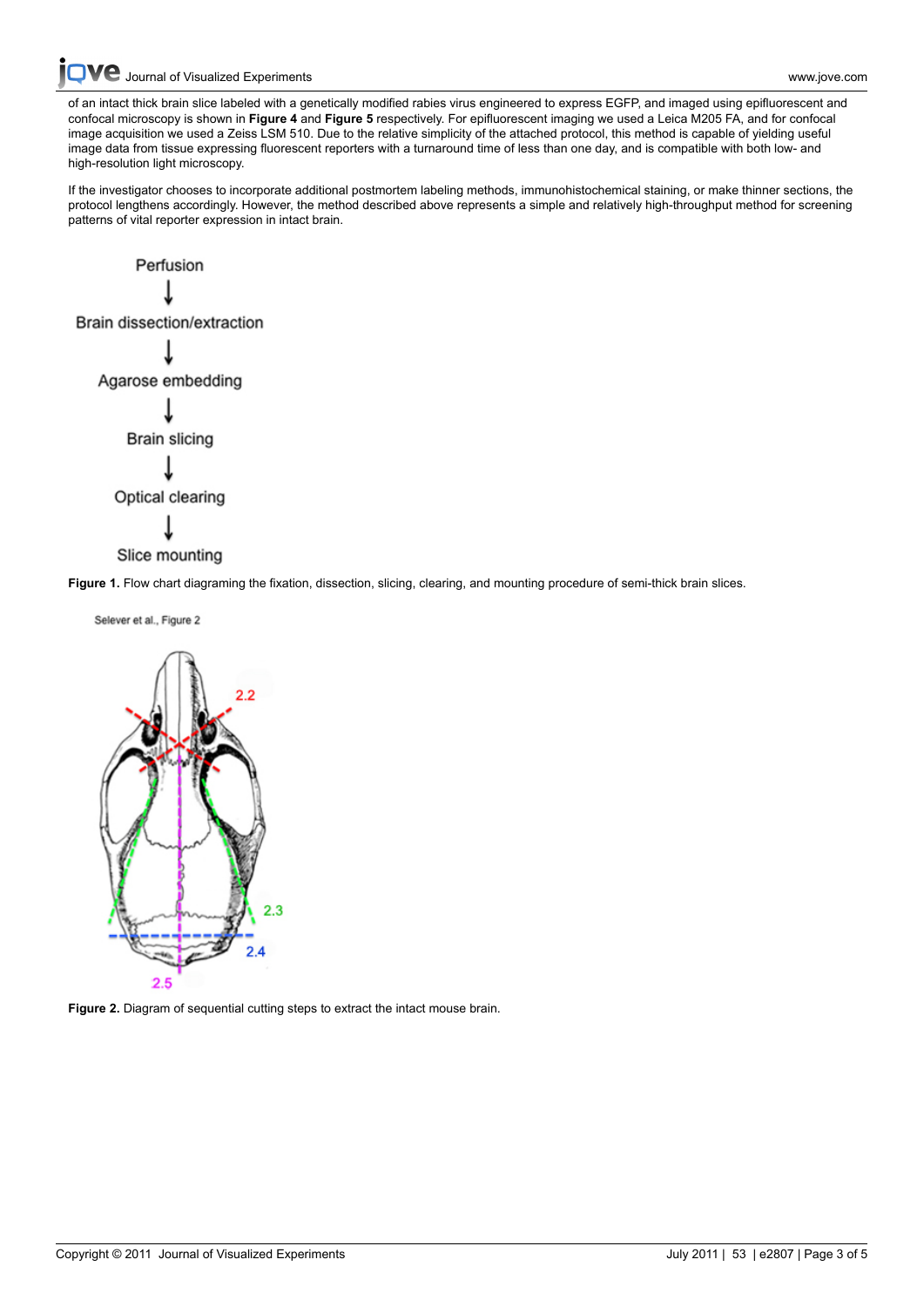**VC** [Journal of Visualized Experiments www.jove.com](http://www.jove.com)



**Figure 3.** Steps to mount and slice brain tissue using the Compresstome. A) Placement of brain tissue onto cutting plunger using superglue. B) Drawing down the mounted brain tissue into the plunger for agarose embedding. C) Solidifying an agarose brain plug using a chilled compression block. D) Insertion of agarose brain plug and plunger into Compresstome cutting chamber. E) Alignment of razorblade to the plunger device. F) Cutting and collection of brain slices into Compresstome buffer chamber.



**Figure 4.** Light microscopy images of a thick slice from glycerol-cleared brain tissue through the frontal cortex expressing enhanced green fluorescent protein (EGFP). A) Coronal slice through a mouse brain (200 um thick) labeled with a viral vector expressing EGFP and imaged at low resolution using an epifluorescent stereoscope. Scale bar, 2 mm.